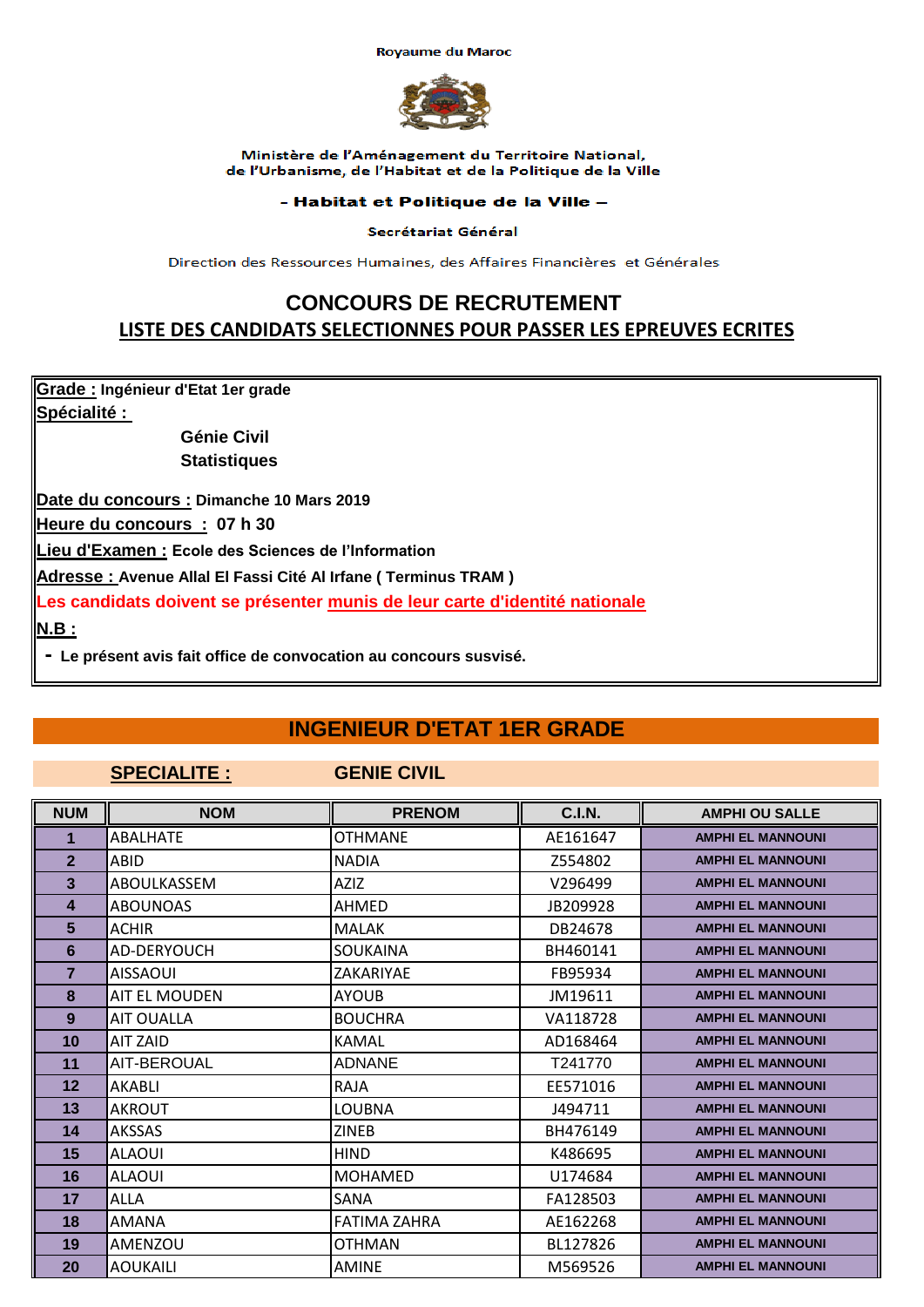| 21 | <b>ARRASSI</b>      | CHAYMAE              | SA9657        | <b>AMPHI EL MANNOUNI</b> |
|----|---------------------|----------------------|---------------|--------------------------|
| 22 | <b>ASSILA</b>       | <b>MOHAMMED</b>      | CD530108      | <b>AMPHI EL MANNOUNI</b> |
| 23 | <b>ASSOULAIMANI</b> | <b>MOAD</b>          | JT56156       | <b>AMPHI EL MANNOUNI</b> |
| 24 | <b>BAGHDIDAT</b>    | <b>ILYASS</b>        | FB105367      | <b>AMPHI EL MANNOUNI</b> |
| 25 | <b>BAKRI</b>        | <b>HAMZA</b>         | CD316509      | <b>AMPHI EL MANNOUNI</b> |
| 26 | <b>BAOUHAM</b>      | ANASS                | PB192197      | <b>AMPHI EL MANNOUNI</b> |
| 27 | <b>BARKICHE</b>     | <b>MARIA</b>         | R356058       | <b>AMPHI EL MANNOUNI</b> |
| 28 | <b>BELFAKIH</b>     | <b>IMAD</b>          | ZT128988      | <b>AMPHI EL MANNOUNI</b> |
| 29 | <b>BEN HAMMOU</b>   | <b>MAJDA</b>         | K377351       | <b>AMPHI EL MANNOUNI</b> |
| 30 | <b>BEN MOUSSA</b>   | AMAL                 | S737271       | <b>AMPHI EL MANNOUNI</b> |
| 31 | <b>BENHADDOU</b>    | <b>JIHANE</b>        | S703349       | <b>AMPHI EL MANNOUNI</b> |
| 32 | <b>BENSAID</b>      | <b>CHAIMAA</b>       | Q311638       | <b>AMPHI EL MANNOUNI</b> |
| 33 | <b>BERRADA</b>      | <b>NADA</b>          | CD26906       | <b>AMPHI EL MANNOUNI</b> |
| 34 | <b>BOUARAFA</b>     | <b>MOHAMED AMINE</b> | UA107152      | <b>AMPHI EL MANNOUNI</b> |
| 35 | <b>BOUCHAHMA</b>    | <b>ANOUAR</b>        | JE286337      | <b>AMPHI EL MANNOUNI</b> |
| 36 | <b>BOUIDI</b>       | <b>ALAEDDINE</b>     | BK276316      | <b>AMPHI EL MANNOUNI</b> |
| 37 | <b>BOUKHRIS</b>     | <b>YOUNES</b>        | FJ23115       | <b>AMPHI EL MANNOUNI</b> |
| 38 | <b>BOUNSIR</b>      | <b>ILIAS</b>         | IB213052      | <b>AMPHI EL MANNOUNI</b> |
| 39 | <b>BOUSSELAMTI</b>  | <b>HAFSA</b>         | G671164       | <b>AMPHI EL MANNOUNI</b> |
| 40 | CHAABI              | ABDELKRIM            | EE574151      | <b>AMPHI EL MANNOUNI</b> |
| 41 | <b>CHAFIKI</b>      | <b>IDRIS</b>         | EE555364      | <b>AMPHI EL MANNOUNI</b> |
| 42 | <b>CHAKRI</b>       | <b>AYOUB</b>         | AD230061      | <b>AMPHI EL MANNOUNI</b> |
| 43 | <b>CHANOUK</b>      | RACHID               | Z542094       | <b>AMPHI EL MANNOUNI</b> |
| 44 | <b>CHERQAOUI</b>    | <b>ANASS</b>         | Q318368       | <b>AMPHI EL MANNOUNI</b> |
| 45 | CHERRAT             | <b>MERYEM</b>        | BJ417953      | <b>AMPHI EL MANNOUNI</b> |
| 46 | <b>CHOKRI</b>       | ABDERRAZZAK          | BH395776      | <b>AMPHI EL MANNOUNI</b> |
| 47 | CHOURAK             | <b>HILAW</b>         | CD622045      | <b>AMPHI EL MANNOUNI</b> |
| 48 | <b>DAHBI</b>        | ABDELHAKIM           | JT41382       | <b>AMPHI EL MANNOUNI</b> |
| 49 | <b>DARDOUR</b>      | <b>NAJAT</b>         | S701562       | <b>AMPHI EL MANNOUNI</b> |
| 50 | <b>DOUALI</b>       | <b>MOHAMED</b>       | EE576784      | <b>AMPHI EL MANNOUNI</b> |
| 51 | <b>DOUDOU</b>       | <b>AMINA</b>         | ZT186150      | <b>AMPHI EL MANNOUNI</b> |
| 52 | <b>DOUHI</b>        | <b>IBRAHIM</b>       | FC52714       | <b>AMPHI EL MANNOUNI</b> |
| 53 | EL AMINE-JABRI      | ALI                  | G629339       | <b>AMPHI EL MANNOUNI</b> |
| 54 | <b>EL BERGUI</b>    | <b>SELMA</b>         | AE101358      | <b>AMPHI EL MANNOUNI</b> |
| 55 | <b>EL FENICHE</b>   | <b>ABDELKHALEK</b>   | AE71309       | <b>AMPHI EL MANNOUNI</b> |
| 56 | <b>EL GHEFYRY</b>   | <b>KHAOULA</b>       | EE607287      | <b>AMPHI EL MANNOUNI</b> |
| 57 | EL HALLANI          | YOUSSEF              | 1719427       | <b>AMPHI EL MANNOUNI</b> |
| 58 | EL HAMDANIA         | <b>NABIL</b>         | 1556193       | <b>AMPHI EL MANNOUNI</b> |
| 59 | EL HAQAOUI          | <b>ABDELATI</b>      | 1718060       | <b>AMPHI EL MANNOUNI</b> |
| 60 | <b>EL JAOUHARI</b>  | <b>MOUAD</b>         | D242914       | <b>AMPHI EL MANNOUNI</b> |
| 61 | EL KADI EL OUAHABI  | <b>BASSMA</b>        | S713684       | <b>AMPHI EL MANNOUNI</b> |
| 62 | EL MAHSANI          | <b>ABDEL ILAH</b>    | R357475       | <b>AMPHI EL MANNOUNI</b> |
| 63 | EL MALHI            | SANA                 | <b>UD6325</b> | <b>AMPHI EL MANNOUNI</b> |
| 64 | EL OUARTI           | <b>MOHAMED</b>       | S741041       | <b>AMPHI EL MANNOUNI</b> |
| 65 | EL RHANDOURI        | YOUSSEF              | AE170098      | <b>AMPHI EL MANNOUNI</b> |
| 66 | EL YAAGOUBI         | WAFAA                | CD375859      | <b>AMPHI EL MANNOUNI</b> |
| 67 | <b>ELJAZOULI</b>    | <b>OMAYMA</b>        | EE598639      | <b>AMPHI EL MANNOUNI</b> |
| 68 | <b>EN-NAHAS</b>     | <b>OUSSAMA</b>       | <b>RB5780</b> | <b>AMPHI EL MANNOUNI</b> |
| 69 | <b>ENNASSIH</b>     | <b>HAJAR</b>         | EE580595      | <b>AMPHI EL MANNOUNI</b> |
| 70 | <b>GOUARA</b>       | <b>SOUKAINA</b>      | Z541940       | <b>AMPHI EL MANNOUNI</b> |
| 71 | <b>GOUGNI</b>       | <b>HAYAT</b>         | EE711728      | <b>AMPHI EL MANNOUNI</b> |
| 72 | <b>HABIBI</b>       | <b>ILYASS</b>        | HH60168       | <b>AMPHI EL MANNOUNI</b> |
| 73 | <b>HACHIMI</b>      | <b>SOUKAINA</b>      | U169439       | <b>AMPHI EL MANNOUNI</b> |
| 74 | <b>HAFIDI</b>       | <b>ACHRAF</b>        | F435255       | <b>AMPHI EL MANNOUNI</b> |
| 75 | <b>HALIM</b>        | <b>MARYEM</b>        | Y412433       | <b>AMPHI EL MANNOUNI</b> |
| 76 | <b>HALIMI</b>       | CHAIMAA              | M554440       | <b>AMPHI EL MANNOUNI</b> |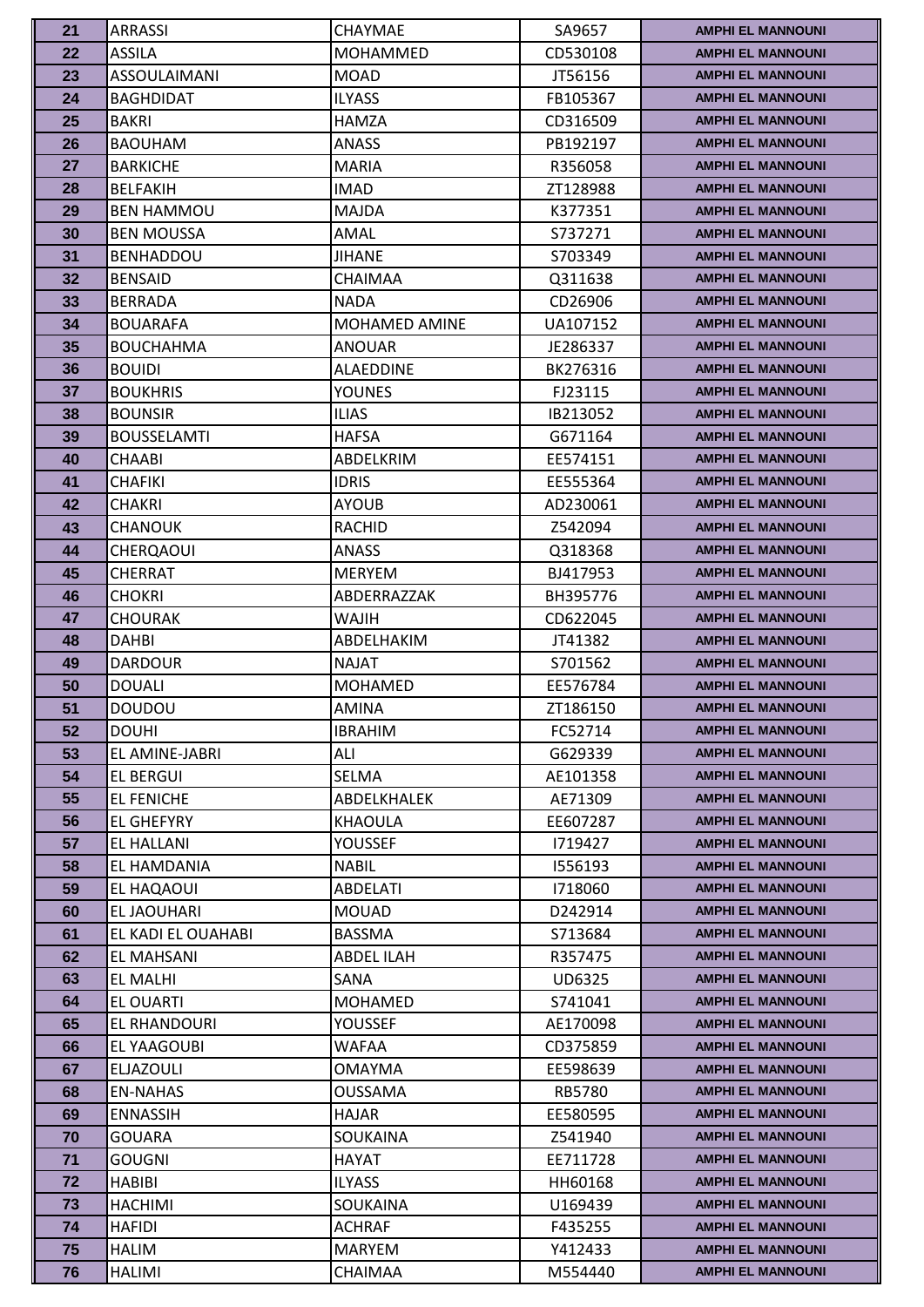| 77    | <b>HANDASSI</b>         | AHMED AYOUB     | N374572   | <b>AMPHI EL MANNOUNI</b> |
|-------|-------------------------|-----------------|-----------|--------------------------|
| 78    | <b>HARITI</b>           | <b>OUAFAA</b>   | Z548568   | <b>AMPHI EL MANNOUNI</b> |
| 79    | <b>IBRAHIMI</b>         | <b>OTMAN</b>    | AE142594  | <b>AMPHI EL MANNOUNI</b> |
| 80    | <b>IDRISSI-GARTOUMI</b> | <b>KHALIL</b>   | X374500   | <b>AMPHI EL MANNOUNI</b> |
| 81    | <b>KANOUNE</b>          | AHLAM           | WB163041  | <b>AMPHI EL MANNOUNI</b> |
| 82    | KIHEL                   | OMAR            | CN4716    | <b>AMPHI EL MANNOUNI</b> |
| 83    | LAHJIRAT                | YASSINE         | SZ9992    | <b>AMPHI EL MANNOUNI</b> |
| 84    | LARABI                  | <b>HICHAM</b>   | AD219243  | <b>AMPHI EL MANNOUNI</b> |
| 85    | <b>MAKHOUKHI</b>        | <b>KAOUTAR</b>  | FC53580   | <b>AMPHI EL MANNOUNI</b> |
| 86    | <b>MANDILI</b>          | LARBI           | EE276960  | <b>AMPHI EL MANNOUNI</b> |
| 87    | <b>MAZOUZ</b>           | LAMIAE          | LA134349  | <b>AMPHI EL MANNOUNI</b> |
| 88    | <b>MEKSAOUI</b>         | <b>HIBA</b>     | CD553382  | <b>AMPHI EL MANNOUNI</b> |
| 89    | <b>METKAL</b>           | ANAS            | BJ411354  | <b>AMPHI EL MANNOUNI</b> |
| 90    | <b>MEZIANE</b>          | SARAH           | D984600   | <b>AMPHI EL MANNOUNI</b> |
| 91    | M'HAMDI                 | YOUSRA          | F418677   | <b>AMPHI EL MANNOUNI</b> |
| 92    | <b>MOSTAQIME</b>        | <b>FOUZI</b>    | ZG111938  | <b>AMPHI EL MANNOUNI</b> |
| 93    | <b>MOUJAN</b>           | <b>HOUDA</b>    | BJ430625  | <b>AMPHI EL MANNOUNI</b> |
| 94    | <b>NAFRI</b>            | <b>HICHAM</b>   | LT803149  | <b>AMPHI EL MANNOUNI</b> |
| 95    | <b>NAMMOUS</b>          | OUSSAMA         | EE459485  | <b>AMPHI EL MANNOUNI</b> |
| 96    | NID BRAHIM              | <b>MOHAMMED</b> | N344369   | <b>AMPHI EL MANNOUNI</b> |
| 97    | <b>OMARI</b>            | <b>MOHAMMED</b> | AE135208  | <b>AMPHI EL MANNOUNI</b> |
| 98    | <b>OUAABA</b>           | SOMAYA          | V300239   | <b>AMPHI EL MANNOUNI</b> |
| 99    | <b>OUAFI</b>            | <b>MARWA</b>    | NBH476138 | <b>AMPHI EL MANNOUNI</b> |
| 100   | <b>OUALILI</b>          | ASMA            | V322857   | <b>AMPHI EL MANNOUNI</b> |
| 101   | OUARDI                  | ADIL            | A392164   | <b>SALLE 10</b>          |
| 102   | <b>OUELDBA</b>          | <b>OTHMANE</b>  | W392278   | <b>SALLE 10</b>          |
| 103   | <b>RHRIB</b>            | ZAKARIA         | Y418264   | <b>SALLE 10</b>          |
| 104   | SAADI                   | <b>DONIA</b>    | JM40786   | <b>SALLE 10</b>          |
| 105   | SADDOUGUI               | LATIFA          | VA117682  | <b>SALLE 10</b>          |
| 106   | SADI                    | JIHAD           | GK132088  | <b>SALLE 10</b>          |
| 107   | SANAD                   | <b>CHAOUKI</b>  | BK367481  | <b>SALLE 10</b>          |
| 108   | SARRIJ                  | AFAF            | ZG110727  | <b>SALLE 10</b>          |
| 109   | <b>SEHLI</b>            | RABIE           | FB101496  | <b>SALLE 10</b>          |
| 110   | <b>SHIRI</b>            | SARA            | BK625445  | <b>SALLE 10</b>          |
| 111   | TAIBI                   | <b>FATIMA</b>   | SX1016    | <b>SALLE 10</b>          |
| $112$ | <b>TAIR</b>             | ABDELHAMID      | JE278954  | <b>SALLE 10</b>          |
| 113   | TOUNSI                  | <b>IMANE</b>    | A742313   | <b>SALLE 10</b>          |
| 114   | WADJINNY                | <b>FATIMA</b>   | M548122   | <b>SALLE 10</b>          |
| 115   | VOLLY                   | BASMA           | ZG112465  | <b>SALLE 10</b>          |
| 116   | ZAIR                    | <b>OUSSAMA</b>  | D855316   | <b>SALLE 10</b>          |
| 117   | ZEKKARI                 | ADIL            | KB116593  | <b>SALLE 10</b>          |
| 118   | ZEMED                   | <b>NAJIB</b>    | JA166738  | <b>SALLE 10</b>          |
| 119   | ZIADI                   | SAAD            | EE263272  | <b>SALLE 10</b>          |

## **SPECIALITE : STATISTIQUES**

| <b>NUM</b>  | <b>NOM</b>       | <b>PRENOM</b>  | <b>C.I.N.</b> | <b>AMPHI OU SALLE</b> |
|-------------|------------------|----------------|---------------|-----------------------|
|             | ABACHRA          | <b>MOUSSA</b>  | JT 42229      | <b>SALLE 12</b>       |
| $\mathbf 2$ | AGAZZAR          | <b>KHAOULA</b> | N 389754      | <b>SALLE 12</b>       |
|             | <b>AGHAZZAF</b>  | SANA           | P 275364      | <b>SALLE 12</b>       |
|             | AHALLAL          | <b>FADOUA</b>  | SA 14675      | <b>SALLE 12</b>       |
| 5           | AIDI             | SANAA          | UC 119248     | <b>SALLE 12</b>       |
| 6           | IAIT BELLAHCEN   | <b>SAFIA</b>   | EE 721234     | <b>SALLE 12</b>       |
|             | <b>AIT HMIDA</b> | <b>MOHAMED</b> | U 177737      | <b>SALLE 12</b>       |
| 8           | <b>ASEMAHERI</b> | LATIFA         | JA 166639     | <b>SALLE 12</b>       |